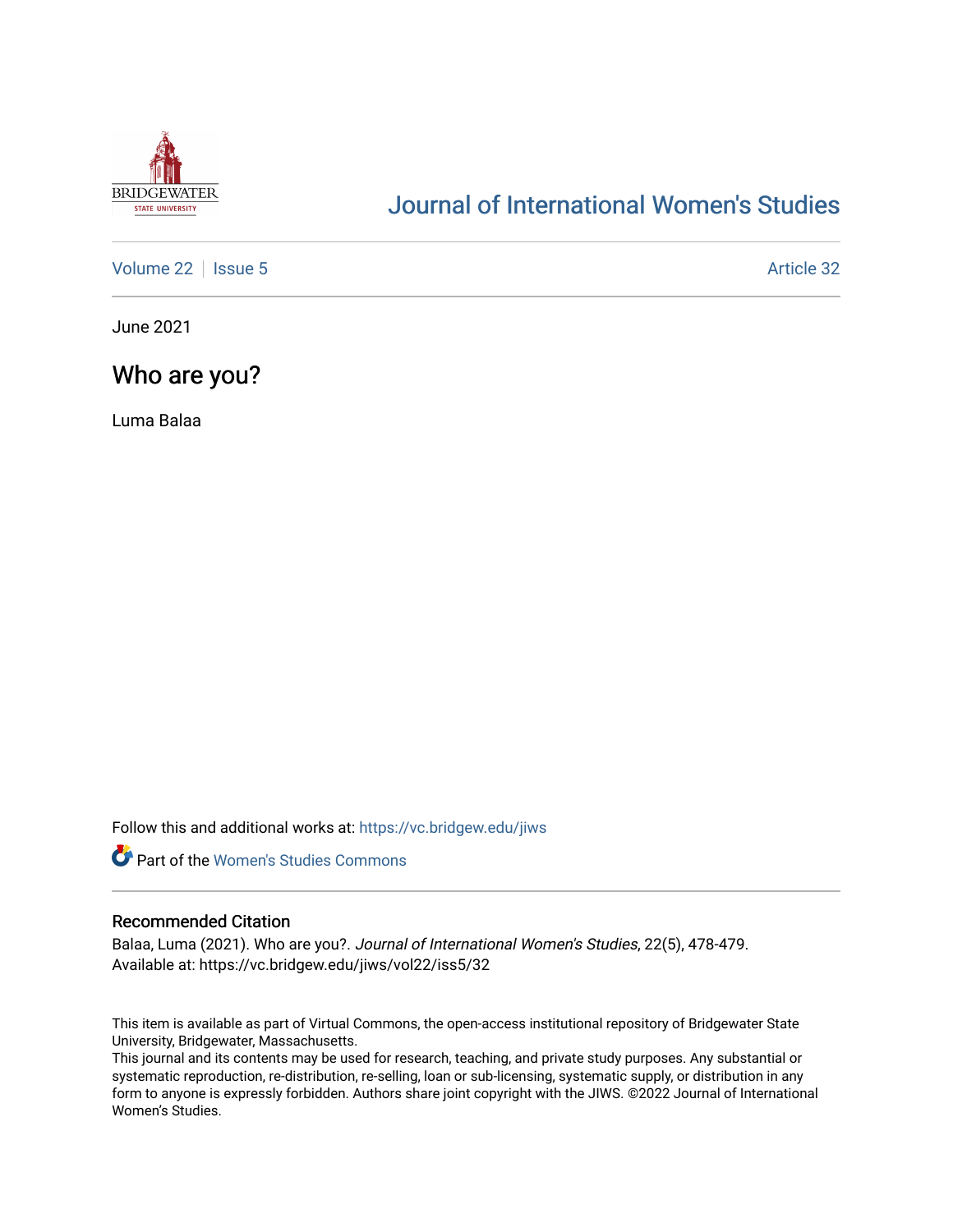#### Balaa: Who are you?

This journal and its contents may be used for research, teaching and private study purposes. Any substantial or systematic reproduction, re-distribution, re-selling, loan or sub-licensing, systematic supply or distribution in any form to anyone is expressly forbidden. ©2021 Journal of International Women's Studies.

## **Who are you?**

By Luma Balaa<sup>[1](#page-1-0)</sup>

## **Abstract**

On August 4, 2020, Lebanon witnessed a second Hiroshima-like explosion of 2,750 tons of ammonium nitrate. It killed and injured thousands of people, destroying most of Beirut. Compounding Lebanon's misery, the coronavirus has taken its toll, as in the rest of the world, with thousands of deaths. There are no more vacant hospital beds and not enough medical supplies. For the last two years, Lebanon has been experiencing economic and political instability. The country is badly in debt and the banks have gone bankrupt and confiscated people's life savings. The Lebanese Lira is pegged to the dollar and two years ago, every dollar was worth 1500 Lebanese Lira; recently, it reached 15000 Lebanese Lira. Half of the population is suffering from poverty and the price of basic food supplies is the highest in the MENA region. The government has resigned but the politicians cannot decide on who to form a new government. Domestic violence has been on the rise because of patriarchy but spouses are mainly fighting over insufficient salaries. Many Lebanese are immigrating, in search of a better living. The poet is dismayed at all this suffering and she resorted to sublimating her anger into writing fiction, memoirs and poetry, playing the piano, singing and drawing. She attended a drawing lesson online. The teacher showed the students how to draw a certain image of a woman. However, the woman who the poet actually drew turned out totally different. When she showed it to her friends, everybody was wondering who it was. So, she was inspired to write a poem answering their questions.

*Keywords:* Lebanon, Poetry, Arab women, Suffering, August 2020 Beirut explosion, Lebanese economic crisis, Patriarchy, Catharsis, Hope



Journal of International Women's Studies Vol. 22, No. 5 June 2021

1

<span id="page-1-0"></span><sup>1</sup> Dr. Luma Balaa is Associate Professor of English Studies in the Department of English at the Lebanese American University of Beirut. Her research interests include fairytales, Anglophone Lebanese Australian writers, women's writings, feminism and representations of women in cinema. She is the author of several international peer-reviewed articles. She also has written a collection of poems.